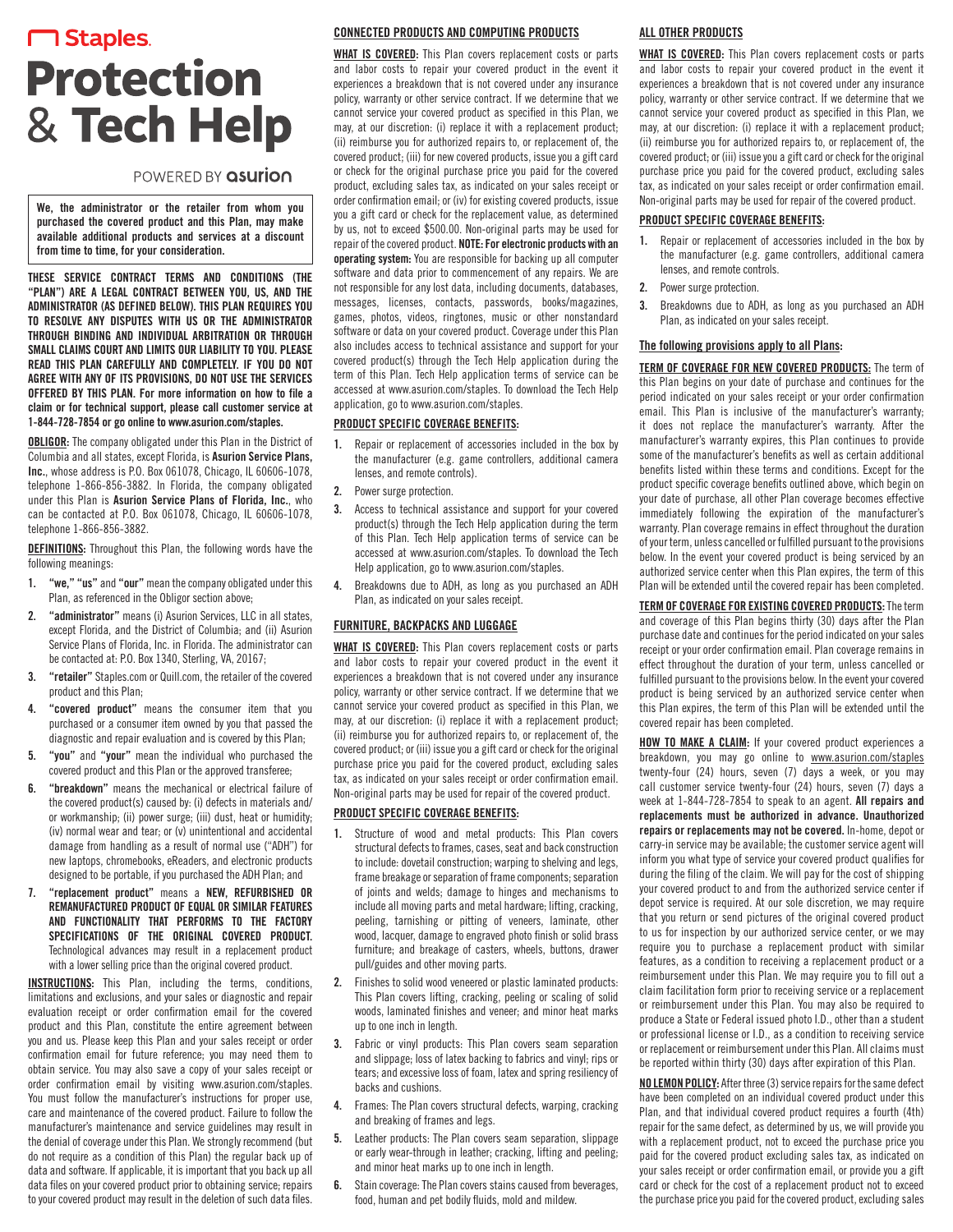tax, as indicated on your sales receipt or order confirmation email. Preventative maintenance checks, cleanings, covered product diagnosis and customer education are not considered repairs for the purposes of the No Lemon Policy. NOTE: The No Lemon Policy does not apply to: (i) repairs performed while the covered product is under the manufacturer's warranty; (ii) breakdowns caused by ADH; or (iii) Plans for existing covered products.

#### LIMIT OF LIABILITY:

- 1. **PER-CLAIM LIMIT:** For any single claim, the limit of liability under this Plan is the least of the cost of: (i) authorized repairs; (ii) replacement with a replacement product; (iii) reimbursement for authorized repairs or replacement; (iv) for new covered products, the purchase price you paid for the covered product, excluding sales tax, as indicated on your sales receipt or order confirmation email; or (v) for existing covered products, the replacement value, as determined by us, not to exceed \$500.00.
- 2. AGGREGATE CLAIM LIMIT: The total amount we will pay for all claims on any single covered product is the purchase price you paid for the covered product excluding sales tax, as indicated on your sales receipt or order confirmation email. However, for existing covered products in no event will we provide a gift card or check for more than \$500.00. In the event the total cost of all authorized repairs, replacements or reimbursements equals the purchase price you paid for the covered product excluding sales tax, or \$500.00 for existing covered products, we will have fulfilled all of our obligations owed under this Plan and this Plan will terminate.

SERVICE FEE: There is no service fee for repairs or replacements provided under this Plan.

FREE TRANSFERABILITY: This Plan may be transferred to a subsequent owner of the covered product at no additional charge. Information provided by you must include the Plan number, date of transfer, new owner's name, complete address and telephone number.

MANUFACTURER'S RESPONSIBILITIES: Parts and services covered during the manufacturer's warranty period are the responsibility of the manufacturer.

#### WHAT IS NOT COVERED:

- 1. Breakdowns caused by accidental damage or spilled liquids (unless you purchased an ADH Plan for new laptops, chromebooks, eReaders, or and electronic product designed to be portable), insect infestation, introduction of foreign objects, misuse, abuse, intentional physical damage, or negligence , including but not limited to burns and heat marks longer than one inch (1");
- 2. Service performed by unauthorized repair personnel;
- 3. Parts intended for periodic replacement (for example: batteries);
- 4. Cosmetic damage, including scratches, peelings or dents that do not impede the mechanical functionality of the item (unless otherwise provided for above) and problems due to improper installation;
- 5. Damage resulting from Acts of God;
- 6. Covered products with altered or missing serial numbers;
- 7. Products that are not listed on this Plan;
- Consequential or incidental damages, including but not limited to, loss of use, loss of business, loss of profits, loss of data, down-time and charges for time and effort, except as otherwise stated herein;
- 9. "No Problem Found" diagnosis or breakdown caused by failure to follow the manufacturer's instructions;
- 10. Pre-existing conditions that occurred prior to your enrollment in this Plan;
- 11. Service or replacement outside of the USA;
- 12. Products not originally covered by a store return policy or manufacturer's warranty, including, but not limited to, floor models;
- 13. Damages caused by third-party actions, fire, collision, vandalism or theft;
- 14. Liability or damage to property, or injury or death to any person or pet arising out of the operation, maintenance or use of the covered product;
- 15. Cost of preventative maintenance and breakdowns caused by improper preventative maintenance;
- 16. Covered products with safety feature(s) removed, bypassed disabled or altered;
- 17. Any damage or loss to any data or operating system, including damage or loss as a result of any repairs or replacement under this Plan;
- 18. Breakdowns which are not reported within thirty (30) days after expiration of this Plan;
- 19. Breakdowns resulting from war, invasion or act of foreign enemy, hostilities, civil war, rebellion, riot, strike, labor disturbance, lockout or civil commotion;
- 20. Fabric and/or leather which has become faded or worn or soiled over time from normal everyday use, natural characteristics that cause appearance variations, X-coded fabric, or non-colorfast material;
- 21. Furniture displays, pre-owned or "as is" furniture, or furniture used for rental or located in screened rooms where the furniture may be directly or indirectly exposed to the elements;
- 22. Glass contained in/on covered products including but not limited to tabletops, cabinet doors, or other similar products;
- 23. Stains caused by the delivery process of the covered item; stains of unknown origin; stains resulting from: acid, bleach, body oils, caustic solutions, dye, fading from sun exposure, nail polish remover, nail polish, paint, suntan oils, ballpoint ink, cosmetics or wax;
- 24. Covered products used for commercial purposes (multi-user organizations) (i.e. covered products not normally used for personal, family, or household purposes), public rental or communal use in multifamily housing. and
- 25. Any failures, parts and/or labor costs incurred that are associated with a manufacturer's recall, regardless of the manufacturer's ability to pay for such repairs, or inherent defects that are the responsibility of the manufacturer.

RENEWAL: This Plan may be renewed at our discretion.

CANCELLATION: You may cancel this Plan at any time for any reason by surrendering it to the retailer from which you purchased this Plan during their store return policy, or at any time by emailing DepartmentC@asurion.com, or by writing the administrator at: P.O. Box 1818, Sterling, VA 20167. In the event you cancel this Plan within thirty (30) days of receipt of this Plan, you will receive a full refund of any payments made by you under this Plan, including sales tax, less the cost of any claims that have been paid or repairs that have been made. In the event you cancel this Plan after thirty (30) days of receipt of this Plan, you will receive a refund equal to one hundred percent (100%) of the pro-rata unearned portion of the price paid for the Plan, less an administrative fee not to exceed ten percent (10%) of the price of this Plan or twenty-five dollars (\$25), whichever is less, and less the cost of any claims that have been paid or repairs that have been made. This Plan may be cancelled by us or the administrator for any reason by notifying you in writing at least thirty (30) days prior to the effective date of cancellation, which notice will state the effective date and reason for cancellation. If we or the administrator cancel this Plan, you will receive a refund of one hundred percent (100%) of the prorata unearned portion of the Plan price, including sales tax, less the cost of any claims which have been paid or repairs that have been made. In AL, AR, CA, CO, DC, HI, MA, MD, ME, MN, MO, NJ, NM, NV, NY, SC, TX, WA, WI and WY, and any other jurisdiction(s) required by law, any refund owed and not paid or credited within thirty (30) days of the cancellation effective date will include a ten percent (10%) penalty per month.

INSURANCE SECURING THIS PLAN: This Plan is not an insurance policy, however, our obligations under this Plan are insured under an insurance policy issued by Continental Casualty Company, 151 N. Franklin St., Chicago, IL 60606. If you have filed a claim under this Plan and we fail to pay or provide service within sixty (60) days, or if we become insolvent or otherwise financially impaired, you may contact Continental Casualty Company directly at 1-800-831-4262 to report your claim.

ARBITRATION OR SMALL CLAIMS COURT AGREEMENT: Please read this section carefully. It affects your rights. For the purposes of this arbitration or small claims court agreement (referred to as the "A.A") only, references to "we" and "us" also include (1) the

respective parents, subsidiaries, affiliates, agents, employees, successors and assigns of the Obligor and administrator of this Plan (as defined above), and (2) the retailer (as defined above) and its wholly owned subsidiaries, agents, employees, successors and assigns. Most of your concerns about this Plan can be addressed simply by contacting us at 1-844-728-7854. In the event we cannot resolve any dispute with you, YOU AND WE AGREE TO RESOLVE THOSE DISPUTES THROUGH BINDING ARBITRATION OR SMALL CLAIMS COURT INSTEAD OF THROUGH COURTS OF GENERAL JURISDICTION. YOU AND WE AGREE TO WAIVE THE RIGHT TO A TRIAL BY JURY AND WAIVE THE RIGHT TO PARTICIPATE IN CLASS ACTIONS OR OTHER REPRESENTATIVE PROCEEDINGS.

#### 1. THIS A.A.:

- a. Survives termination of this Plan.
- b. Is governed by the Federal Arbitration Act.
- c. Covers any dispute you have with us concerning or related, directly or indirectly, to this Plan.
- d. Does not prevent you from bringing an individual action against us in small claims court instead of pursuing arbitration.
- e. Does not prevent you from informing any government agency of your dispute. They may be able to seek relief on your behalf.

#### 2. ARBITRATION PROCESS:

- a. How to start arbitration.
	- Send a written Notice of Claim by certified mail to Legal Department, P.O. Box 110656, Nashville, TN 37222-0656.
	- Describe the dispute and relief sought in the Notice.
	- If the dispute is not resolved within 30 days of receipt of the Notice, you may start an arbitration with the American Arbitration Association ("AAA"). You can contact the AAA and obtain a free copy of their rules and forms at www.adr.org or 1-800-778-7879.
- b. Arbitration will be conducted by the AAA following the Consumer Arbitration Rules ("Rules"). A court may decide the enforceability of this A.A. The arbitrator will decide all other issues. The arbitrator is bound by this A.A.
- c. Any hearing will take place in the county or parish of your mailing address unless you and we agree to a different location.

## 3. FEES:

- a. In most cases we will pay all filing, administration and arbitrator fees. If the arbitrator finds that your dispute was filed to harass or is frivolous, the Rules govern payment of the fees.
- b. We will reimburse you for a filing fee paid to the AAA. If you are unable to pay a filing fee, we will pay it if you send us a written request.

#### 4. ARBITRATION DECISION:

- a. You and we agree not to disclose any settlement offers to the arbitrator before the arbitrator issues a decision.
- b. If the arbitrator finds in your favor and the damages awarded are greater than the last settlement we offered, we will do the following.
	- We will pay you the greater of the damages or \$7,500.
	- We will also pay your reasonable attorney's fees and arbitration expenses. You may not recover duplicate awards of fees and expenses.
- c. We waive any right we have to recover attorney's fees and expenses from you if we win the arbitration.
- d. If you seek declaratory or injunctive relief, it can only be awarded as necessary to provide you relief.

YOU AND WE AGREE THAT EACH PARTY MAY BRING CLAIMS AGAINST THE OTHER ONLY IN AN INDIVIDUAL CAPACITY AND NOT IN A PURPORTED CLASS ACTION, CLASS ARBITRATION OR REPRESENTATIVE PROCEEDING. Unless you and we agree otherwise, the arbitrator may not consolidate your dispute with any other person's dispute and may not preside over any form of representative proceeding. If this specific provision is found to be unenforceable, then the entirety of this A. A. is null and void.

STATE VARIATIONS: The following state variations control if inconsistent with any other terms and conditions:

ARIZONA RESIDENTS: If your written notice of cancellation is received prior to the expiration of the term, we will not deduct the cost of any claims that have been paid or repairs that have been made from your refund. The pre-existing condition exclusion does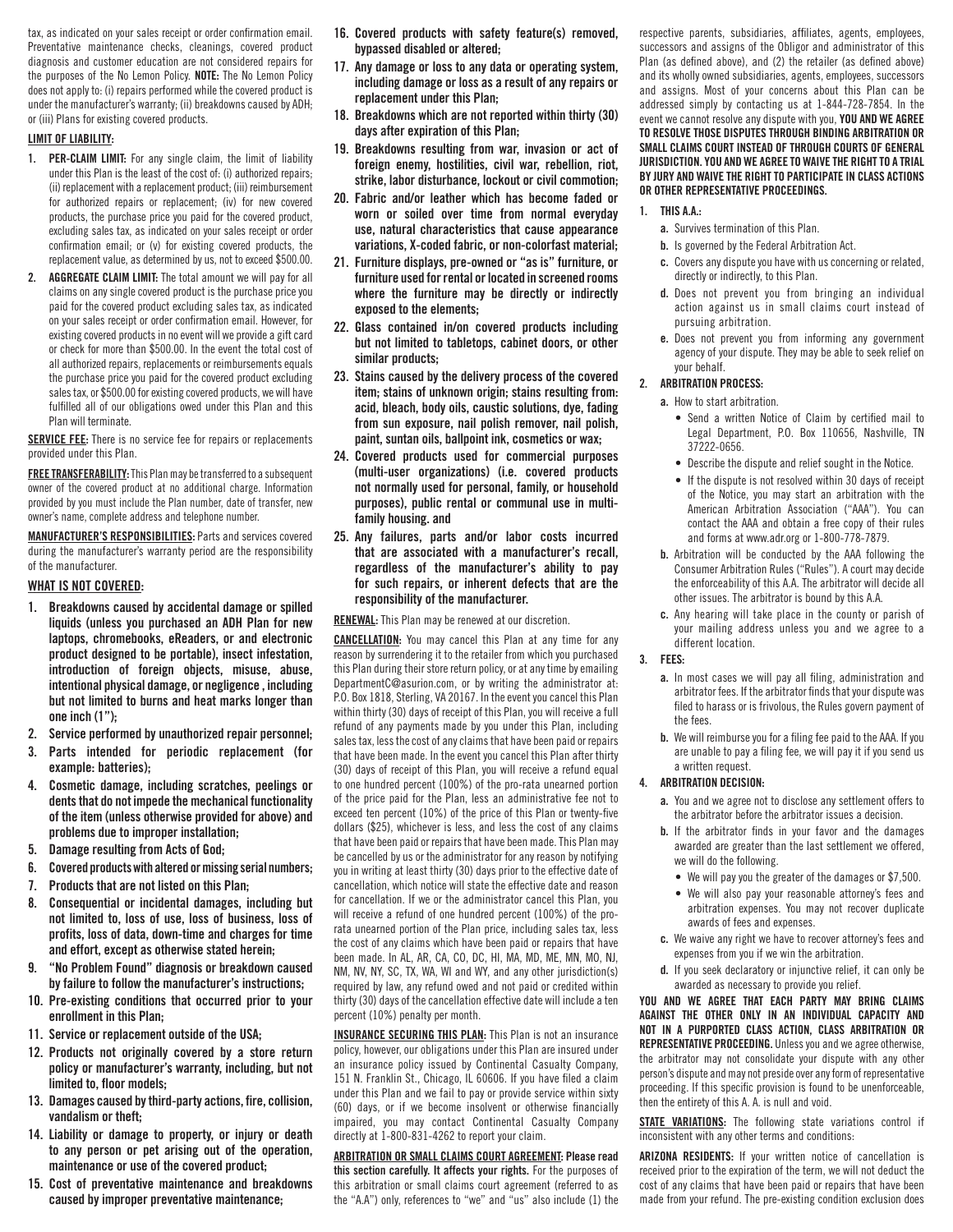not apply to conditions occurring prior to the sale of the consumer product by the retailer, its assignees, subcontractors and/or representatives, or to any conditions that the Obligor or retailer knew or reasonably should have known about. The Arbitration Agreement of this Plan does not preclude you from contacting the Consumer Protection Division of the Arizona Department of Insurance. The third sentence of the Cancellation section is deleted and replaced with the following: "In the event you cancel this Plan after thirty (30) days of receipt of this Plan, you will receive a refund equal to one hundred percent (100%) of the pro-rata unearned portion of the price paid for the Plan, less an administrative fee not to exceed ten percent (10%) of the gross amount paid for the Plan or twenty-five dollars (\$25), whichever is less." The following is added to the end of Item (1) of the WHAT IS NOT COVERED section: "while owned by you."

CALIFORNIA RESIDENTS: For all products other than home appliances and home electronic products, the Cancellation provision is amended as follows: If the Plan is cancelled by you: (a) within sixty (60) days of the receipt of this Plan, you will receive a full refund of the price paid for the Plan, less the cost of any claims that have been paid or repairs that have been made, or (b) after sixty (60) days, you will receive a pro rata refund, less an administrative fee not to exceed ten percent (10%) of the price of this Plan or twenty-five dollars (\$25), whichever is less, and less the cost of any claims that have been made or repairs that have been made.

CONNECTICUT RESIDENTS: In the event of a dispute with us or the administrator that cannot be resolved, you may contact The State of Connecticut, Insurance Department, P.O. Box 816, Hartford, CT 06142-0816, Attn: Consumer Affairs. The complaint must contain a description of the dispute, the purchase price of the product, the cost of repair of the product and a copy of the Plan.

FLORIDA RESIDENTS: The rate charged for this Plan is not subject to regulation by the Florida Office of Insurance Regulation.

**GEORGIA RESIDENTS:** We may only cancel this Plan before the end of its term on the grounds of fraud, material misrepresentation, or nonpayment. The cancellation will be in writing and shall conform to the requirements of Official Code of Georgia Annotated ("O.C.G.A.") 33-24-44. If this Plan is cancelled prior to the expiration of its term, we will not deduct the cost of any claims that have been paid or repairs that have been made from your refund. The third sentence in the Cancellation section is deleted and replaced with the following: "In the event you cancel this Plan after thirty (30) days of receipt of this Plan, you will receive a refund equal to one hundred percent (100%) of the pro-rata unearned portion of the price paid for the Plan , less an administrative fee not to exceed ten percent (10%) of the pro-rata unearned portion of the Plan price or twenty-five dollars (\$25), whichever is less." This Plan excludes coverage for incidental and consequential damages and preexisting conditions only to the extent such damages or conditions are known to you or reasonably should have been known to you. As stated in the Arbitration Agreement provision of this Plan, either party may bring an individual action in small claims court. The Arbitration Agreement provision of this Plan does not preclude you from bringing issues to the attention of federal, state, or local agencies or entities of your dispute. Such agencies or entities may be able to seek relief on your behalf. You and we agree to waive the right to a trial by jury and waive the right to participate in class actions, class arbitrations or other similar proceedings. Nothing contained in the Arbitration provision affects your right to file a direct claim under the terms of this Plan against Continental Casualty Company pursuant to O.C.G.A. 33-7-6.

NEVADA RESIDENTS: If the Plan is cancelled, we will not deduct the cost of any claims that have been paid or repairs that have been made from your refund. If this Plan has been in force for a period of seventy (70) days, we may only cancel before the expiration of the Plan term due to the following reasons: 1) You engage in fraud or material misrepresentation in obtaining this Plan or in filing a claim for service under this Plan; 2) You commit any act, omission, or violation of any terms of this Plan after the effective date of this Plan which substantially and materially increases the service required under this Plan; or 3) any material change in the nature or extent of the required service or repair, including unauthorized service or repair, which occurs after the effective date of this Plan and causes the required service or repair to be substantially and materially increased beyond that contemplated at the time this Plan was purchased or last renewed. In the third sentence of the Cancellation provision, "administrative fee" is deleted and replaced with "cancellation fee". If we fail to pay the cancellation refund as stated in the Cancellation provision, the penalty will be ten percent (10%) of the purchase price for each thirty (30) day

period or portion thereof that the refund and any accrued penalties remain unpaid. Contact us at 1-844-728-7854 with questions, concerns or complaints about this Plan. In the event you do not receive satisfaction under this Plan, complaints or questions about this Plan may be directed to the Nevada Department of Insurance, telephone (888) 872-3234.

NEW HAMPSHIRE RESIDENTS: Contact us at 1-844-728-7854 with, questions, concerns, or complaints about the Plan. In the event you do not receive satisfaction under this Plan, you may contact the State of New Hampshire Insurance Department, 21 South Fruit Street, Suite 14, Concord, NH 03301, telephone number: 1-603-271-2261. The Arbitration Agreement provision of this Plan is subject to Revised Statutes Annotated 542.

NEW MEXICO RESIDENTS: If this Plan has been in force for a period of seventy (70) days, we may not cancel before the expiration of the Plan term or one (1) year, whichever occurs first, unless: (1) you fail to pay any amount due; (2) you are convicted of a crime which results in an increase in the service required under the Plan; (3) you engage in fraud or material misrepresentation in obtaining this Plan; (4) you commit any act, omission, or violation of any terms of this Plan after the effective date of this Plan which substantially and materially increase the service required under this Plan; or (5) any material change in the nature or extent of the required service or repair occurs after the effective date of this Plan and causes the required service or repair to be substantially and materially increased beyond that contemplated at the time you purchased this Plan.

NORTH CAROLINA RESIDENTS: The purchase of this Plan is not required either to purchase or to obtain financing for the product. We may non-renew, but may not cancel this Contract prior to the expiration of the term except for non-payment by you or for violation of any of the terms and conditions of this Plan. The third sentence in the Cancellation section is deleted and replaced with the following: "In the event you cancel this Plan after thirty (30) days of receipt of this Plan, you will receive a refund equal to one hundred percent (100%) of the pro-rata unearned portion of the price paid for the Plan, less an administrative fee not to exceed ten percent (10%) of the pro-rata unearned portion of the Plan price or twenty-five dollars (\$25), whichever is less, and less the cost of any claims that have been paid or repairs that have been made."

OKLAHOMA RESIDENTS: Coverage afforded under this Plan is not guaranteed by the Oklahoma Insurance Guaranty Association. Oklahoma service warranty statutes do not apply to commercial use references in this Plan. Oklahoma license number: 44199294.

OREGON RESIDENTS: The Arbitration Agreement provision of this Plan is replaced with the following: "For the purpose of this Arbitration Agreement, references to "we" and "us" also include the respective parents, subsidiaries, affiliates, service contract insurers, agents, employees, successors and assigns of the Plan Obligor and administrator, as defined above and the retailer and its wholly owned subsidiaries, affiliates, agents, employees, successors and assigns. Most of your concerns about the Plan can be addressed simply by contacting us at 1-844-728-7854. In the event we cannot resolve any dispute, you and we may, in a separate agreement, consent to arbitration. YOU AND WE AGREE THAT EACH PARTY MAY BRING CLAIMS AGAINST THE OTHER ONLY IN AN INDIVIDUAL CAPACITY AND NOT AS A CLASS REPRESENTATIVE OR CLASS MEMBER IN ANY PURPORTED CLASS ACTION, CLASS ARBITRATION OR OTHER SIMILAR PROCEEDING. Any arbitration proceedings shall be conducted within the state of Oregon."

SOUTH CAROLINA RESIDENTS: Contact us at 1-844-728-7854 with questions, concerns or complaints about this Plan. In the event you do not receive satisfaction under this Plan, complaints or questions about this Plan may be directed to the South Carolina Department of Insurance, Capitol Center, 1201 Main Street, Ste. 1000, Columbia, SC 29201 or 1-800-768-3467.

TEXAS RESIDENTS: If you purchased this Plan in Texas, unresolved complaints concerning us or questions concerning our registration may be addressed to the Texas Department of Licensing and Regulation, P.O. Box 12157, Austin, TX 78711, telephone number (512) 463-6599 or (800) 803-9202. You may apply for reimbursement directly to the insurer if a refund or credit is not paid before the forty-sixth (46th) day after the date on which the Plan is returned to us. Texas license number: 116.

UTAH RESIDENTS: NOTICE. This Plan is subject to limited regulation by the Utah Insurance Department. To file a complaint, contact the Utah Insurance Department. Coverage afforded under this Plan is not guaranteed by the Utah Property and Casualty Guaranty Association. The fourth sentence in the Cancellation section is deleted and replaced with the following: "This Plan may be cancelled by us or the administrator prior to the expiration of the term for: (i) material misrepresentation or substantial breaches of contractual duties, conditions, or warranties, by notifying you in writing at least thirty (30) days prior to the effective date of cancellation; or (ii) for nonpayment of premium by notifying you in writing at least ten (10) days prior to the effective date of cancellation. Such cancellation notifications will state the effective date and reason for cancellation." Failure to notify within the prescribed time will not invalidate the claim if you can show that notification was not reasonably possible.

VIRGINIA RESIDENTS: Contact us at 1-844-728-7854 with questions, concerns or complaints about this Plan. In the event you do not receive satisfaction under this Plan within 60 days after your request, you may contact the Virginia Department of Agriculture & Consumer Services, Office of Charitable & Regulatory Programs to file a complaint.

WASHINGTON RESIDENTS: If we fail to act on your claim, you may contact Continental Casualty Company directly at 1-800-831-4262. You are not required to wait sixty (60) days before filing a claim directly with Continental Casualty Company.

WISCONSIN RESIDENTS: THIS CONTRACT IS SUBJECT TO LIMITED REGULATION BY THE OFFICE OF THE COMMISSIONER OF INSURANCE. We may only cancel this contract before the end of the agreed contract term on the grounds of nonpayment, a material misrepresentation made by you to us, or a substantial breach of duties by you relating to the product or its use. If you cancel this contract due to a total loss of the Covered Equipment that is not covered by this contract, we will not deduct an administrative fee from your refund. The Arbitration Agreement provision of this contract is amended as follows: (1) The fifth and sixth sentences of the first paragraph are replaced with the following: "TO RESOLVE DISPUTES, YOU MAY CHOOSE EITHER BINDING ARBITRATION, PURSUANT TO THE ARBITRATION AGREEMENT PROVISION OF THIS CONTRACT, OR SMALL CLAIMS COURT. BY AGREEING TO THIS CONTRACT, YOU AND WE WAIVE THE RIGHT TO HAVE DISPUTES RESOLVED THROUGH COURTS OF GENERAL JURISDICTION, THE RIGHT TO TRIAL BY JURY, AND TO PARTICIPATE IN CLASS ACTIONS, CLASS ARBITRATIONS OR OTHER REPRESENTATIVE PROCEEDINGS"; and (2) subsection 1.(b) is deleted in its entirety.

WYOMING RESIDENTS: Prior notice is not required if the reason for cancellation is nonpayment of the Plan fee, a material misrepresentation by you to us or USR Parent, Inc., and their affiliates, or a substantial breach of duties by you relating to the USR Parent, Inc., and their affiliates service or its use. The Arbitration Agreement provision of this Plan is replaced with the following: "If there are disputes between you and us that are not resolved by negotiations, you and we may in a separate written agreement voluntarily consent to arbitration. Any arbitration proceedings will be conducted within the state of Wyoming." For the purpose of this Arbitration Agreement, references to "we" and "us" include (1) the Plan Obligor and administrator, as defined above, and their respective parents, subsidiaries, affiliates, service contract insurers, agents, employees, successors and assigns; and (2) the retailer and its wholly owned subsidiaries, affiliates, agents, employees, successors and assigns.

# To obtain a large-type copy of the terms and conditions of this Plan, please go to: www.asurion.com/staples.

Administered by: Asurion Services, LLC Asurion Service Plans of Florida, Inc. P.O. Box 1340 • Sterling, VA 20167-1340 © 2021 Asurion, LLC • All Rights Reserved. 528 v.2 (12/19)

| <b>Customer Name:</b>    |  |
|--------------------------|--|
| <b>Customer Address:</b> |  |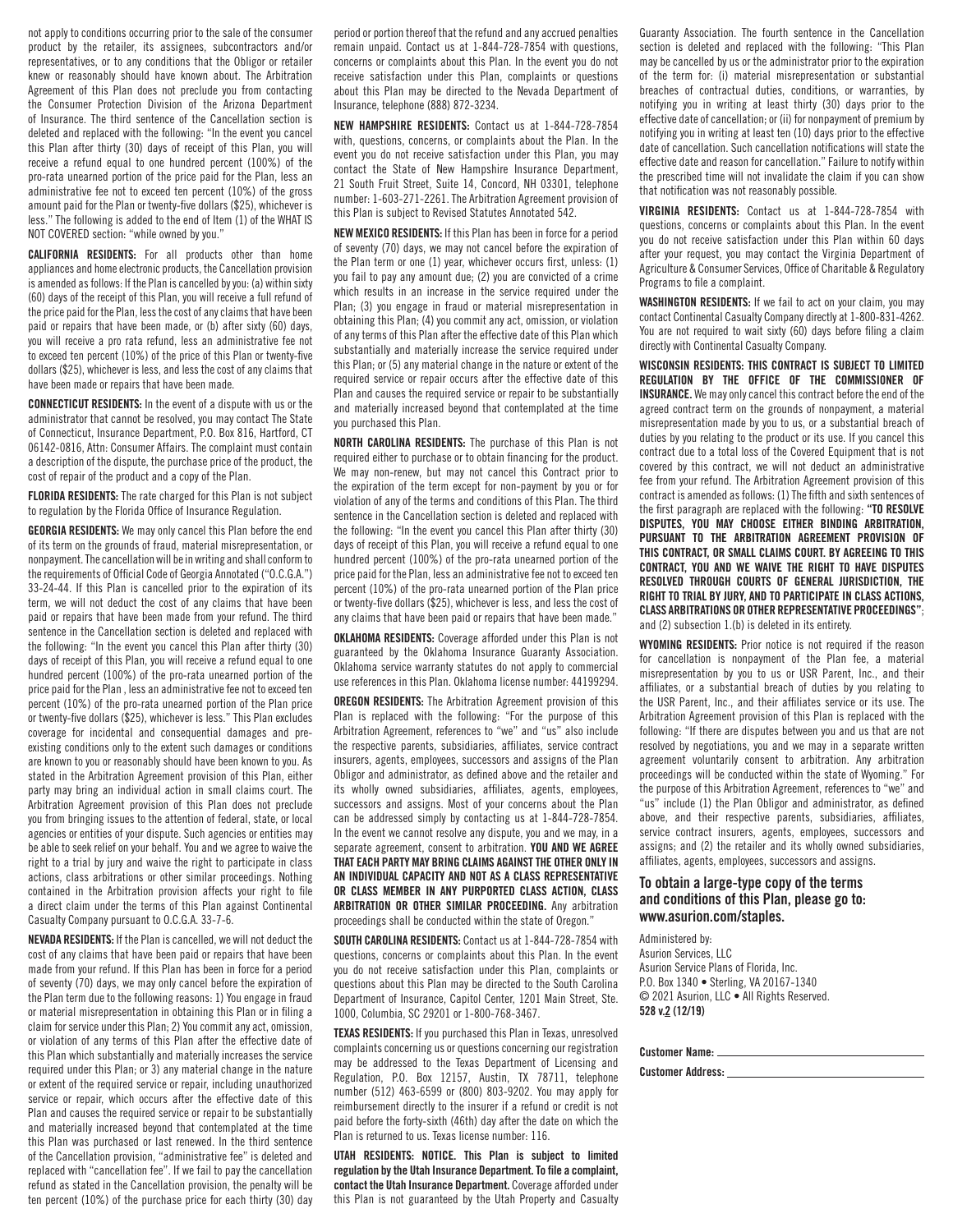#### TECH HELP SUPPORT TERMS OF SERVICE

This Terms of Service Agreement for the Tech help technical support (the "Services") (collectively, the "Agreement") governs your use of the Services.

PLEASE CAREFULLY READ THIS AGREEMENT IN ITS ENTIRETY BEFORE USING THE SERVICES. THIS AGREEMENT IS A LEGALLY BINDING CONTRACT BETWEEN YOU AND ASURION. BY USING THE SERVICES, YOU AGREE TO BE BOUND BY THE TERMS OF THIS AGREEMENT.

THIS AGREEMENT CONTAINS A MANDATORY ARBITRATION PROVISION, WHICH REQUIRES THAT ANY DISPUTES THAT SHOULD ARISE FROM THE USE OF THE SERVICES SHALL BE RESOLVED EXCLUSIVELY BY AN ARBITRATOR, AND THIS AGREEMENT ALSO CONTAINS A WAIVER TO A JURY TRIAL OR ANY CLASS ACTION PROCEEDINGS. IF YOU DO NOT AGREE WITH ANY OF THE TERMS OF THIS AGREEMENT, YOU MAY NOT USE THE SERVICES.

TECH HELP SUPPORT ALLOWS YOU TO ACCESS TECHNICAL SUPPORT SERVICES. THE SERVICES ARE PROVIDED TO YOU BY ASURION. PLEASE READ THIS AGREEMENT CAREFULLY AND COMPLETELY. CONTACT US AT TERMSOFUSE@ASURION.COM FOR INFORMATION ABOUT THE SERVICES OR ANY QUESTIONS RELATED TO THIS AGREEMENT.

- 1. DEFINITIONS. In this Agreement: (a) the words "Asurion" and "Our" and "Us" mean Asurion Services, LLC, and their respective parents, subsidiaries, branches, affiliates, agents, employees, successors and assigns; and (b) the words "You" and "Your" mean a person who uses the Services and any person or entity represented by that individual; and (c) the word "Device(s)" means the product that you purchased and is covered by the Staples Protection Plan.
- 2. PRIVACY POLICY & PASSWORDS. Asurion's Privacy Policy for the Services is available at https://www.asurion.com/ privacy-policy/, and explains Our policies with respect to the collection, use and disclosure of information related to or derived from Your use of the Services. Please read the Privacy Policy carefully and completely. It is incorporated by reference into this Agreement, and by using the Services, You consent to the collection, use and disclosure of Your information as set forth in that Policy. Because Asurion cannot guarantee the security of Your personal information, You acknowledge and agree that You provide it to Asurion at Your own risk. If You know or suspect that the passwords associated with or stored on Your Device have been available to or accessed by anyone as a result of Your use of the Services, You should immediately change or reset those passwords.
- 3. DATA-USAGE CHARGES. You acknowledge and agree that You may need to purchase additional equipment or software to receive the full benefit of the Services, and that You may incur data usage or other fees or charges if You use the Service. You are solely responsible for the payment of those fees or charges, and any failure to pay them may result in suspension or termination of Your access to the Services.
- 4. DISCLAIMER OF WARRANTIES. THE FOLLOWING DISCLAIMER SHALL APPLY TO YOU TO THE MAXIMUM EXTENT PERMITTED BY APPLICABLE LAW. YOU ACKNOWLEDGE AND AGREE THAT THE SERVICES ARE PROVIDED ON AN "AS IS" AND "AS AVAILABLE" BASIS, AND THAT YOUR USE OF OR RELIANCE ON EITHER IS AT YOUR SOLE RISK AND DISCRETION. ASURION HEREBY DISCLAIMS ANY AND ALL REPRESENTATIONS, WARRANTIES AND GUARANTIES REGARDING THE SERVICES, WHETHER EXPRESS, IMPLIED OR STATUTORY, AND INCLUDING, WITHOUT LIMITATION, THE IMPLIED WARRANTIES OF MERCHANTABILITY, FITNESS FOR A PARTICULAR PURPOSE, AND NON-INFRINGEMENT. FURTHERMORE, ASURION MAKES NO WARRANTY THAT (A) THE SERVICES WILL MEET YOUR REQUIREMENTS; (B) THE SERVICES WILL BE AVAILABLE, TIMELY, CURRENT, ACCURATE, RELIABLE, COMPLETE, SECURE OR ERROR-FREE; (C) THE QUALITY OF ANY PRODUCTS, SERVICES, INFORMATION OR OTHER MATERIAL ACCESSED OR OBTAINED BY YOU THROUGH THE SERVICES WILL BE AS REPRESENTED OR MEET YOUR EXPECTATIONS; OR (D) ANY ERRORS IN THE SERVICES WILL BE CORRECTED. NO ADVICE OR INFORMATION, WHETHER ORAL OR WRITTEN, OBTAINED BY YOU FROM ASURION OR THE SERVICES SHALL CREATE ANY REPRESENTATION, WARRANTY OR GUARANTY.

FURTHERMORE, YOU ACKNOWLEDGE AND AGREE THAT ASURION HAS NO OBLIGATION TO SUPPORT OR MAINTAIN THE SERVICES. YOU ACKNOWLEDGE AND AGREE THAT ASURION MIGHT NOT BE ABLE TO OFFER THE SERVICES AT ALL, IN THE ABSENCE OF THE FOREGOING DISCLAIMERS AND LIMITATIONS. IN THE EVENT OF ANY FAILURE OF THE SERVICES TO CONFORM TO ANY APPLICABLE WARRANTY, YOU MAY NOTIFY ASURION AND ASURION WILL, AS YOUR SOLE AND EXCLUSIVE REMEDY, USE COMMERCIALLY REASONABLE EFFORTS TO SATISFY THE WARRANTY. ASURION WILL HAVE NO OTHER WARRANTY OBLIGATION WHATSOEVER WITH RESPECT TO THE SERVICES, AND ANY OTHER CLAIMS, LOSSES, LIABILITIES, DAMAGES, COSTS OR EXPENSES ATTRIBUTABLE TO ANY FAILURE TO CONFORM TO ANY WARRANTY WILL BE YOUR SOLE RESPONSIBILITY.

- 5. LIMITATION OF LIABILITY. THE FOLLOWING LIMITATIONS SHALL APPLY TO YOU TO THE MAXIMUM EXTENT PERMITTED BY APPLICABLE LAW. UNDER NO CIRCUMSTANCES SHALL ASURION BE LIABLE FOR ANY INDIRECT, INCIDENTAL, CONSEQUENTIAL, SPECIAL OR EXEMPLARY DAMAGES ARISING OUT OF OR IN CONNECTION WITH YOUR ACCESS OR USE OF OR INABILITY TO ACCESS OR USE THE SERVICES, WHETHER OR NOT THE DAMAGES WERE FORESEEABLE AND WHETHER OR NOT ASURION WAS ADVISED OF THE POSSIBILITY OF SUCH DAMAGES INCLUDING, WITHOUT LIMITATION, DAMAGES FOR LOSS OF PROFITS OR REVENUES, FAILURE TO TRANSMIT OR RECEIVE ANY DATA, LOSS, MISUSE OR DISCLOSURE OF DATA OR CONFIDENTIAL INFORMATION, BUSINESS INTERRUPTION, LOSS OF PRIVACY, CORRUPTION OR LOSS OF DATA, FAILURE TO RECEIVE OR BACKUP YOUR DATA (OR ARCHIVED DATA) OR ANY OTHER PECUNIARY LOSS WHATSOEVER ARISING OUT OF OR IN ANY WAY RELATED TO THE SERVICES. WITHOUT LIMITING THE GENERALITY OF THE FOREGOING, ASURION'S AGGREGATE LIABILITY TO YOU (WHETHER BASED IN CONTRACT, NEGLIGENCE, STRICT LIABILITY, STATUTE OR OTHER THEORY OF LIABILITY) SHALL NOT EXCEED THE AMOUNT OF THE FEES PAID BY YOU FOR THE SERVICES AS APPLICABLE, IF ANY, DURING THE TWO (2) MONTHS IMMEDIATELY PRECEDING THE EVENT GIVING RISE TO THE CLAIM, OR \$100.00, WHICHEVER IS GREATER. THE FOREGOING LIMITATIONS WILL APPLY EVEN IF THE ABOVE STATED REMEDY FAILS OF ITS ESSENTIAL PURPOSE.
- 6. ARBITRATION AGREEMENT. Most of Your concerns about the Services can be addressed by contacting Asurion at TERMSOFUSE@ASURION.COM. For any dispute with Asurion, You agree to first contact us and attempt to resolve the dispute with us informally.
	- A. YOU AND ASURION AGREE TO RESOLVE ANY DISPUTES THROUGH BINDING ARBITRATION OR SMALL CLAIMS COURT INSTEAD OF THROUGH COURTS OF GENERAL JURISDICTION. YOU AND ASURION AGREE THAT ANY ARBITRATION WILL TAKE PLACE ON AN INDIVIDUAL BASIS ONLY. YOU AND ASURION AGREE TO WAIVE ALL RIGHTS TO A JURY TRIAL OR TO PARTICIPATE IN CLASS ACTIONS OR OTHER REPRESENTATIVE PROCEEDINGS. This Arbitration Agreement ("ARB") shall survive the termination of the Agreement and is governed by the Federal Arbitration Act. This ARB shall be interpreted broadly, and it includes any dispute You have with Asurion that arises out of or relates in any way to Your relationship with Asurion or the Services, whether based in contract, tort, statute, fraud, misrepresentation or otherwise. However, this ARB does not preclude You from bringing an individual action against Asurion in small claims court or from informing any federal, state or local agencies of Your dispute. Such agencies may be able to seek relief on Your behalf.
	- B. To initiate arbitration, send a written Notice of Claim by certified mail to: Legal Department, P.O. Box 110656, Nashville, TN 37222-0656. The Notice must describe the dispute and the relief sought. If Asurion does not resolve the dispute within 60 days of receipt of the Notice, You may start an arbitration with the American Arbitration Association ("AAA"). You may contact the AAA and obtain a free copy of the rules and forms necessary to start an arbitration proceeding at www.adr.org or 1-800-778-7879. Asurion will reimburse You for a filing fee paid to the AAA, and if You are unable to pay a filing fee, Asurion will pay it if You send a written request by certified mail to the Legal Department.
- C. The arbitration shall be administered by the AAA in accordance with the Commercial Arbitration Rules and the Supplementary Procedures for Consumer Related Disputes ("Rules") in effect at the time the arbitration is started and as modified by this ARB AGREE. The arbitrator is bound by the terms of this ARB and shall decide all issues, with the exception that issues relating to the enforceability of this ARB may be decided by a court. If Your dispute is for \$10,000 or less, You may conduct the arbitration by submitting documents to the arbitrator or by telephone. If Your dispute is for more than \$10,000, Your right to hearings will be determined by the Rules. Unless otherwise agreed, any hearings will take place in the county/parish of Your mailing address. Asurion will pay all filing, administration and arbitrator fees for any arbitration, unless Your dispute is found by the arbitrator to have been frivolous or brought for an improper purpose under Federal Rule of Civil Procedure 11(b). In that case, the Rules govern payment of such fees.
- D. The arbitrator shall issue a decision including the facts and law upon which his/her decision is based. If the arbitrator finds in Your favor and issues a damages award that is greater than the value of the last settlement offer made by Asurion or if Asurion made no settlement offer, and the arbitrator awards You any damages, Asurion will: (1) pay You the amount of the award or \$2,500, whichever is greater; and (2) pay Your attorney, if any, the attorney's fees and expenses reasonably incurred in the arbitration. While the right to the attorney's fees and expenses discussed above is in addition to any right You may have under applicable law, neither You nor Your attorney may recover duplicate awards of attorney's fees and expenses. Asurion hereby waives any right it may have under applicable law to recover attorney's fees and expenses from You if it prevails in the arbitration.
- E. If You seek declaratory or injunctive relief, that relief can be awarded only to the extent necessary to provide You relief. YOU AND ASURION AGREE THAT EACH PARTY MAY BRING CLAIMS AGAINST EACH OTHER ONLY IN AN INDIVIDUAL CAPACITY AND NOT IN A PURPORTED CLASS ACTION, CLASS ARBITRATION OR OTHER REPRESENTATIVE PROCEEDING. Unless You and Asurion agree otherwise, the arbitrator may not consolidate Your dispute with the dispute of any other person and may not preside over any form of representative or class proceeding. If this specific provision of this ARB is found to be unenforceable, then the entirety of this ARB is null and void.
- 7. CLAIM LIMITATION. Unless otherwise allowed by applicable law, any claim related to the Services shall be brought within one year of the events giving rise to the claim. Failure to assert any such claim during that one-year period results in the claim being forever waived and barred.
- 8. THIRD-PARTY CONTENT. The Services may expose You to content, websites, products and services created or provided by parties other than Asurion ("third-party content"). Asurion does not review, endorse or assume any responsibility for third-party content and shall have no liability to You for access to or use of third-party content. You access or use third-party content at Your own risk and discretion, and You understand that this Agreement and Privacy Policy do not apply to that third-party content.
- 9. **INTELLECTUAL PROPERTY RIGHTS.** You agree that all copyrights, patents, trademarks, trade secrets and other intellectual property or proprietary rights associated with the Services are the exclusive property of Asurion, and all such rights not expressly granted to You in this Agreement are hereby reserved and retained by Asurion. If You submit comments or ideas about the Services, including ways to improve the Services or other products or services ("Ideas"), You agree that Your submission is gratuitous, unsolicited and without restriction. It does not place Asurion under any fiduciary or other obligation, and Asurion is free to use the Idea without compensation to You and/or to disclose the Idea to anyone on a non-confidential basis. You further acknowledge that Asurion does not, by acceptance of Your submission, waive any rights to use similar or related ideas previously known to Asurion, or developed by its employees or obtained from sources other than You.